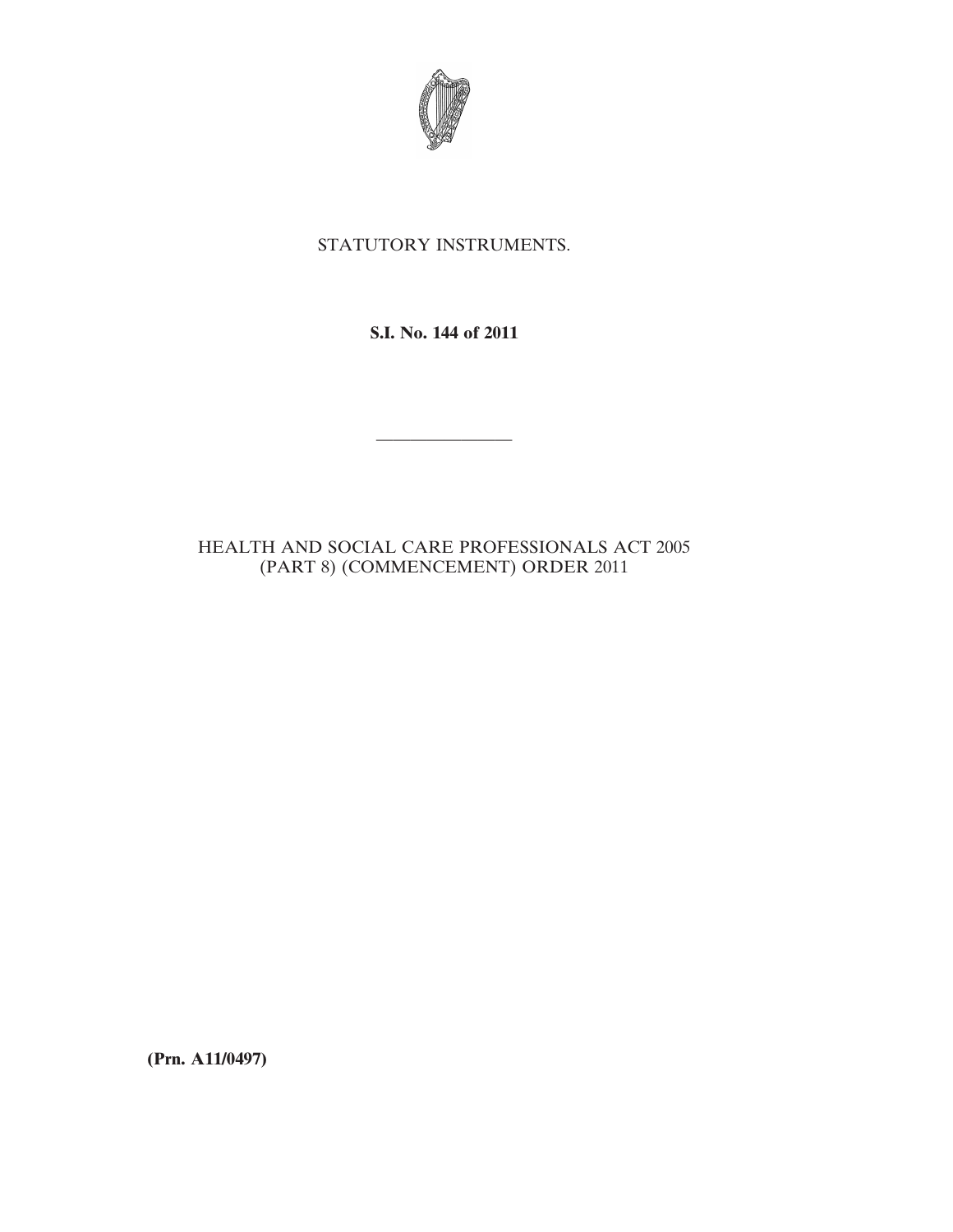## HEALTH AND SOCIAL CARE PROFESSIONALS ACT 2005 (PART 8) (COMMENCEMENT) ORDER 2011

I, JAMES REILLY, Minister for Health and Children, in exercise of the powers conferred on me by section 2 of the Health and Social Care Professionals Act 2005 (No. 27 of 2005), hereby make the following order:

1. This Order may be cited as the Health and Social Care Professionals Act 2005 (Part 8) (Commencement) Order 2011.

2. The 31st day of March 2011 is appointed as the day on which Part 8 of the Health and Social Care Professionals Act 2005 (No. 27 of 2005) comes into operation.



GIVEN under my Official Seal, 29 March 2011.

> JAMES REILLY, Minister for Health and Children.

*Notice of the making of this Statutory Instrument was published in "Iris Oifigiúil" of* 1*st April*, 2011.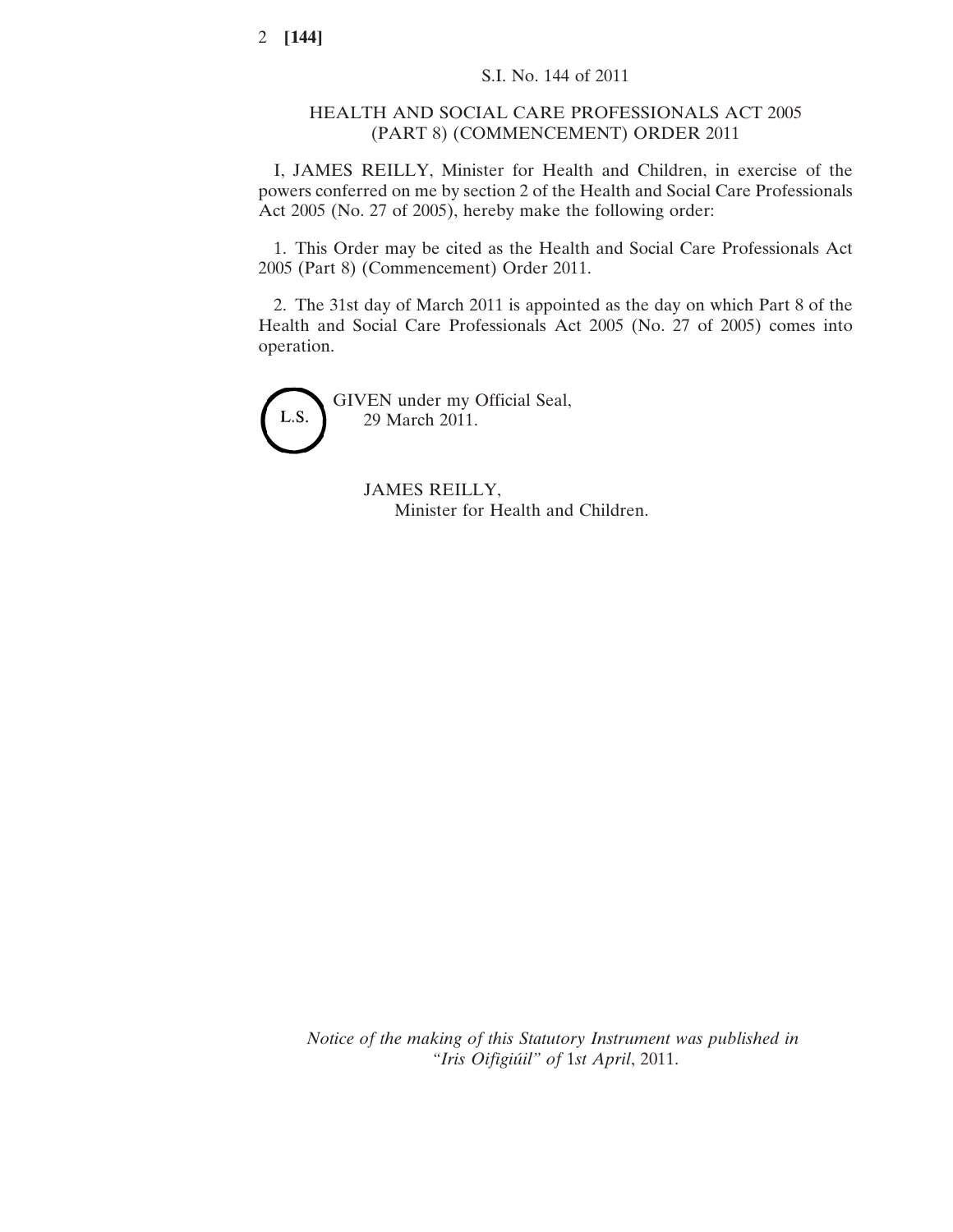**[144]** 3

## EXPLANATORY NOTE

*(This note is not part of the Instrument and does not purport to be a legal interpretation).*

This Order commences Part 8 of the Health and Social Care Professionals Act 2005 with effect from 31st March 2011 for the purpose of providing for the dissolution of the National Social Work Qualifications Board and to allow for the appointment of a day as the transfer day for the purposes of this Part of the Act.